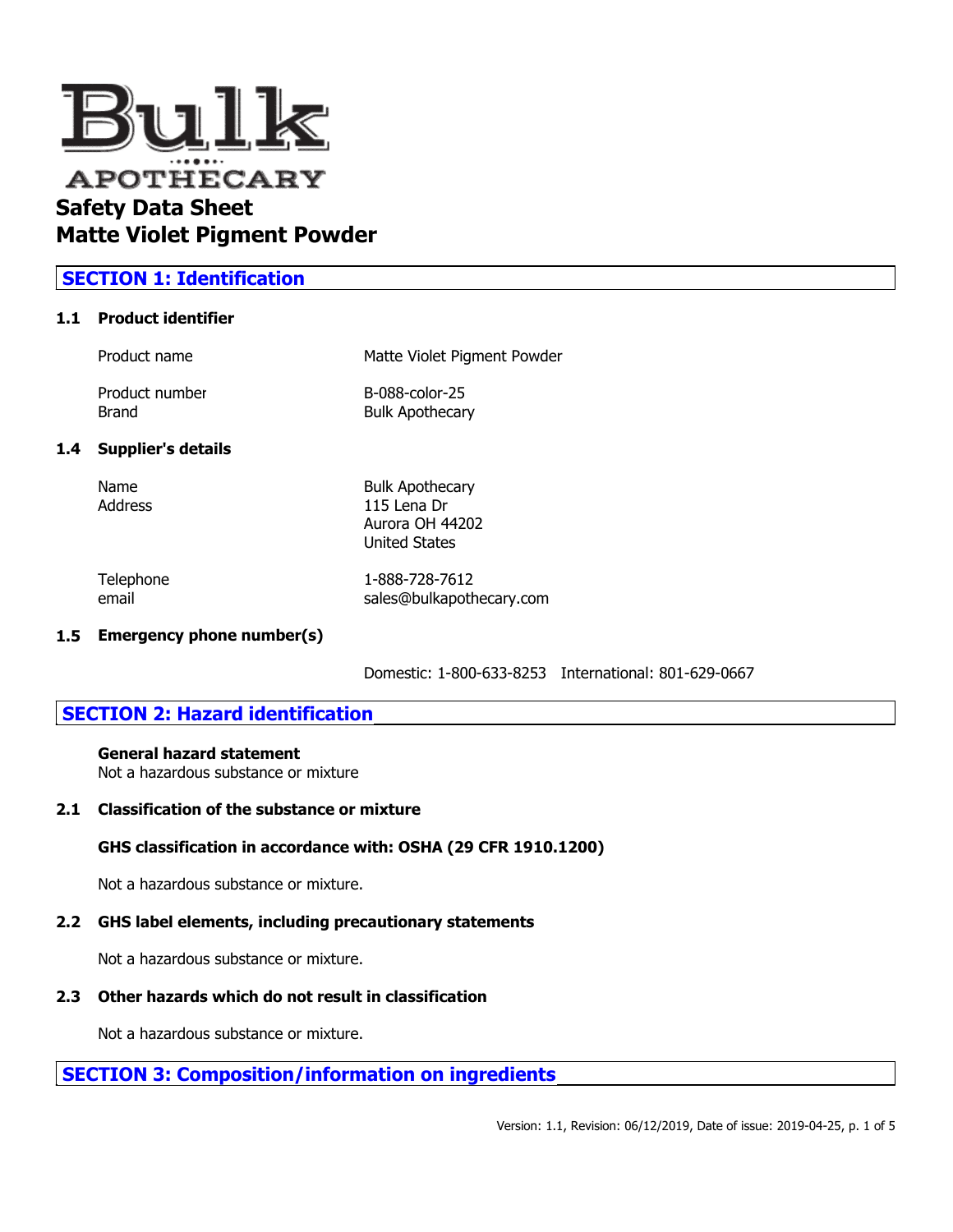## **3.2 Mixtures**

#### **Hazardous components**

#### **1. Cosmeric Powder Colorant** Concentration Not specified

# **SECTION 4: First-aid measures**

## **4.1 Description of necessary first-aid measures**

| If inhaled              | Remove to fresh air immediately. Contact physician if necessary.                    |
|-------------------------|-------------------------------------------------------------------------------------|
| In case of skin contact | Removed contaminated clothing and wash with soap and water.                         |
| In case of eye contact  | Flush immediately with copious amounts of water. Contact physician if<br>necessary. |
| If swallowed            | Drink plenty of water and consult a physician.                                      |

# **SECTION 5: Fire-fighting measures**

# **5.1 Suitable extinguishing media** Carbon dioxide, dry chemical or foam recommended

- **5.2 Specific hazards arising from the chemical** This product is not known to present any fire hazard
- **5.3 Special protective actions for fire-fighters** Fire personel should wear Self-contained breathing apparatus (SCBA) and full protective clothing.

# **SECTION 6: Accidental release measures**

**6.1 Personal precautions, protective equipment and emergency procedures** Safety glasses with side shields or goggles and rubber gloves. Provide adequate general mechanical exhaust

# **6.2 Environmental precautions** Prevent material from contaminating soil or entering sewerage and drainage systems

**6.3 Methods and materials for containment and cleaning up** Use appropriate NIOSH/MSHA approved respirator. Wear chemical gloves, goggles, and lab coat. Carefully contain spilled material. Deposit spilled material in appropriate waste container

# **SECTION 7: Handling and storage**

## **7.1 Precautions for safe handling**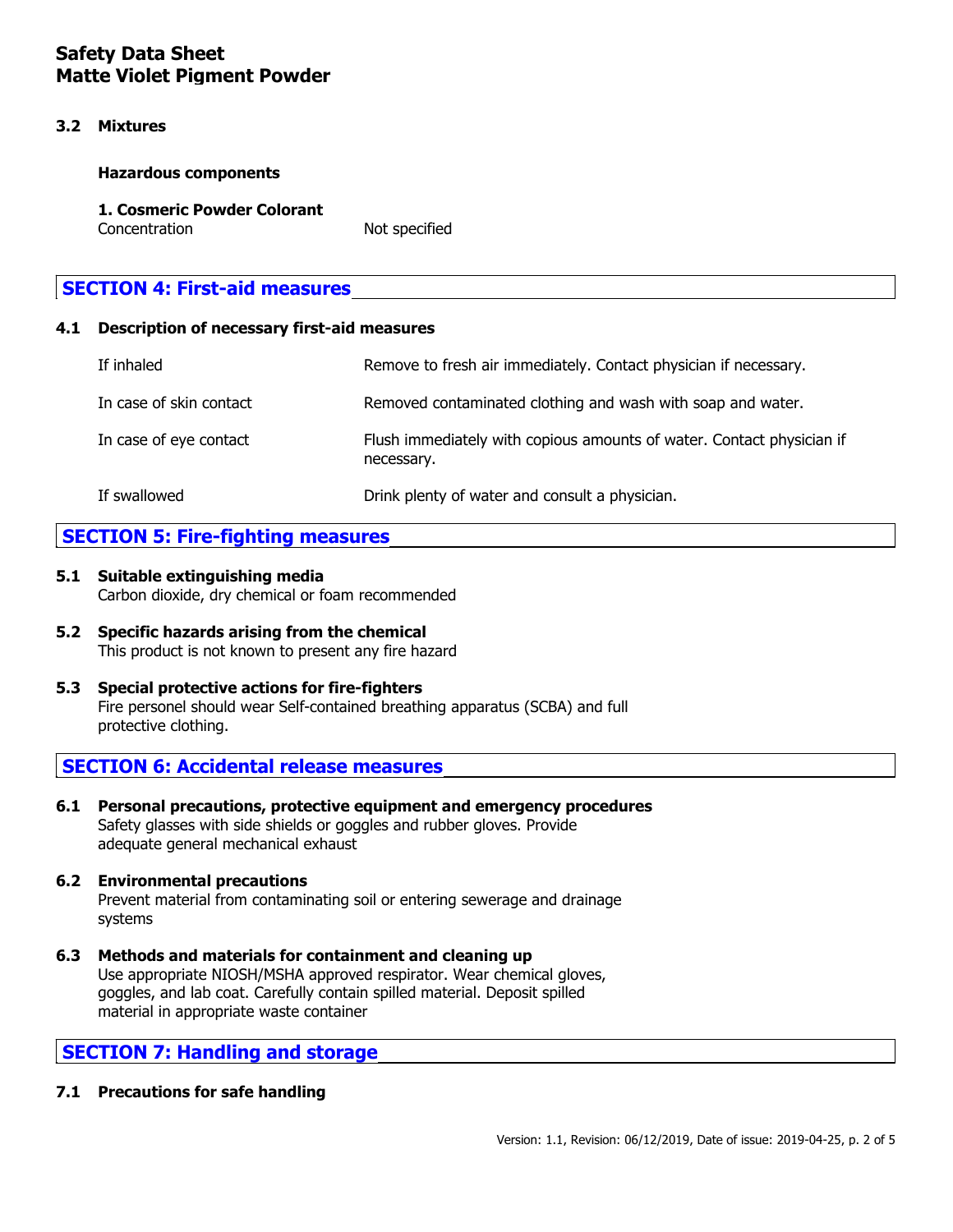Store in a cool, dry place. Keep away from excessive heat. Use in a well ventilated area. Wash hands after use.

# **7.2 Conditions for safe storage, including any incompatibilities**

Store in tightly closed containers in ambient location.

# **SECTION 8: Exposure controls/personal protection**

## **8.3 Individual protection measures, such as personal protective equipment (PPE)**

#### **Eye/face protection**

Safety glasses with side shields or goggles

#### **Skin protection**

Wear rubber gloves. Wash hands after use.

#### **Respiratory protection**

Use NIOSH/MSHA approved air-purifying respirator to control exposure.

# **SECTION 9: Physical and chemical properties**

## **Information on basic physical and chemical properties**

Appearance/form (physical state, color, etc.) Free Flowing Powder Odor **Odor** Odorless Odor threshold pH Melting point/freezing point Initial boiling point and boiling range Flash point Evaporation rate Flammability (solid, gas) Upper/lower flammability limits Vapor pressure Vapor density Relative density Solubility(ies) Partition coefficient: n-octanol/water Auto-ignition temperature Decomposition temperature Viscosity Explosive properties Oxidizing properties

# **SECTION 10: Stability and reactivity**

**10.1 Reactivity**

Stable

## **10.2 Chemical stability**

Stable

**SECTION 11: Toxicological information**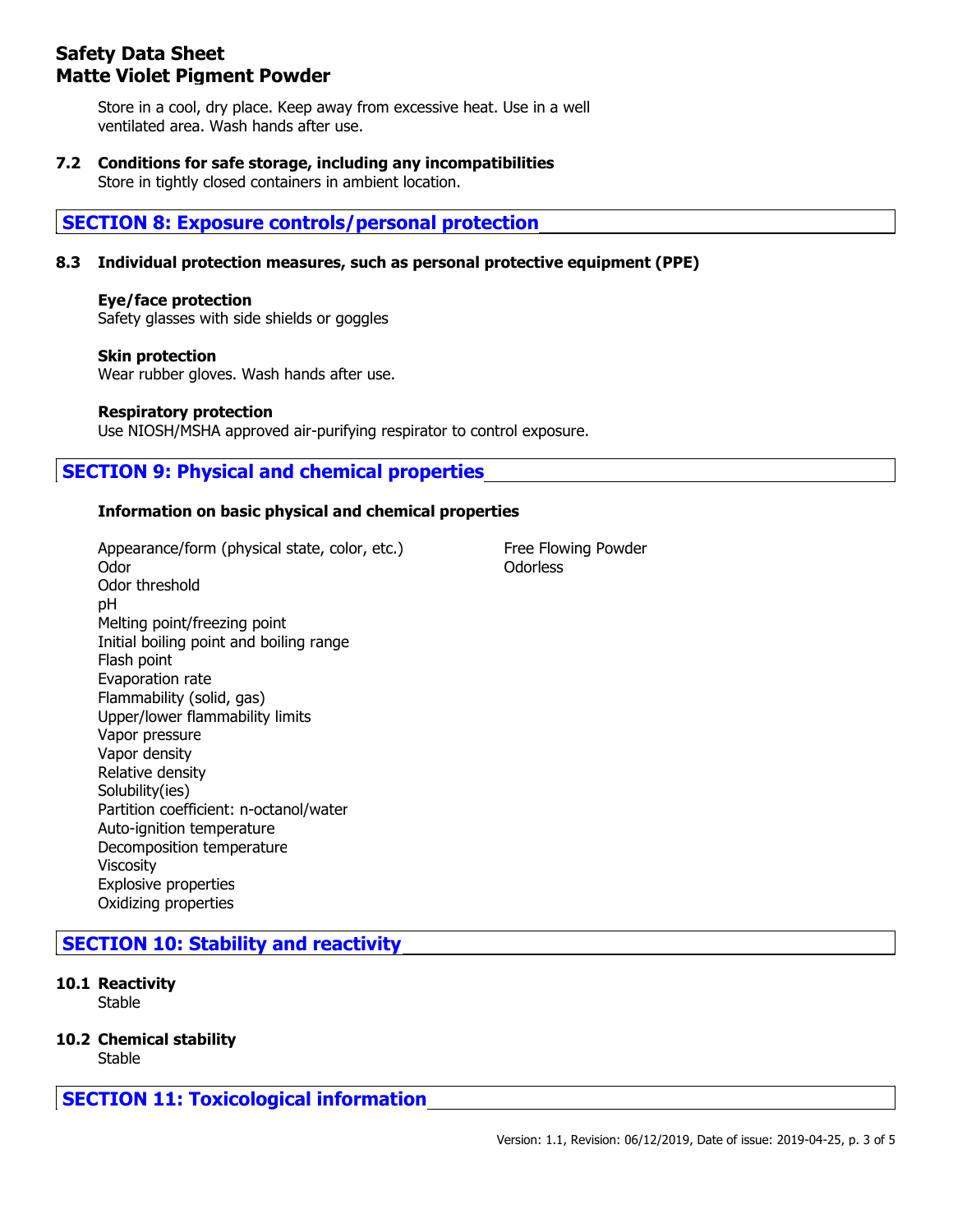**Information on toxicological effects**

**Acute toxicity** No data

**SECTION 12: Ecological information**

# **Toxicity**

No data

**SECTION 13: Disposal considerations**

## **Disposal of the product**

Dispose of in accordance with all applicable federal, state and local regulations. Material may be sent to an approved landfill or licensed treatment, storage and disposal facility.

# **SECTION 14: Transport information**

**DOT (US)** Not regulated

**IMDG** Not regulated

**IATA** Not regulated

# **SECTION 15: Regulatory information**

## **HMIS Rating**

| <b>Matte Violet Pigment Powder</b> |  |  |
|------------------------------------|--|--|
| <b>HEALTH</b>                      |  |  |
| <b>FLAMMABILITY</b>                |  |  |
| PHYSICAL HAZARD                    |  |  |
| <b>PERSONAL PROTECTION</b>         |  |  |

## **NFPA Rating**



# **SECTION 16: Other information**

## **16.1 Further information/disclaimer**

DISCLAIMER: The information above is believed to be accurate and represents the best information currently